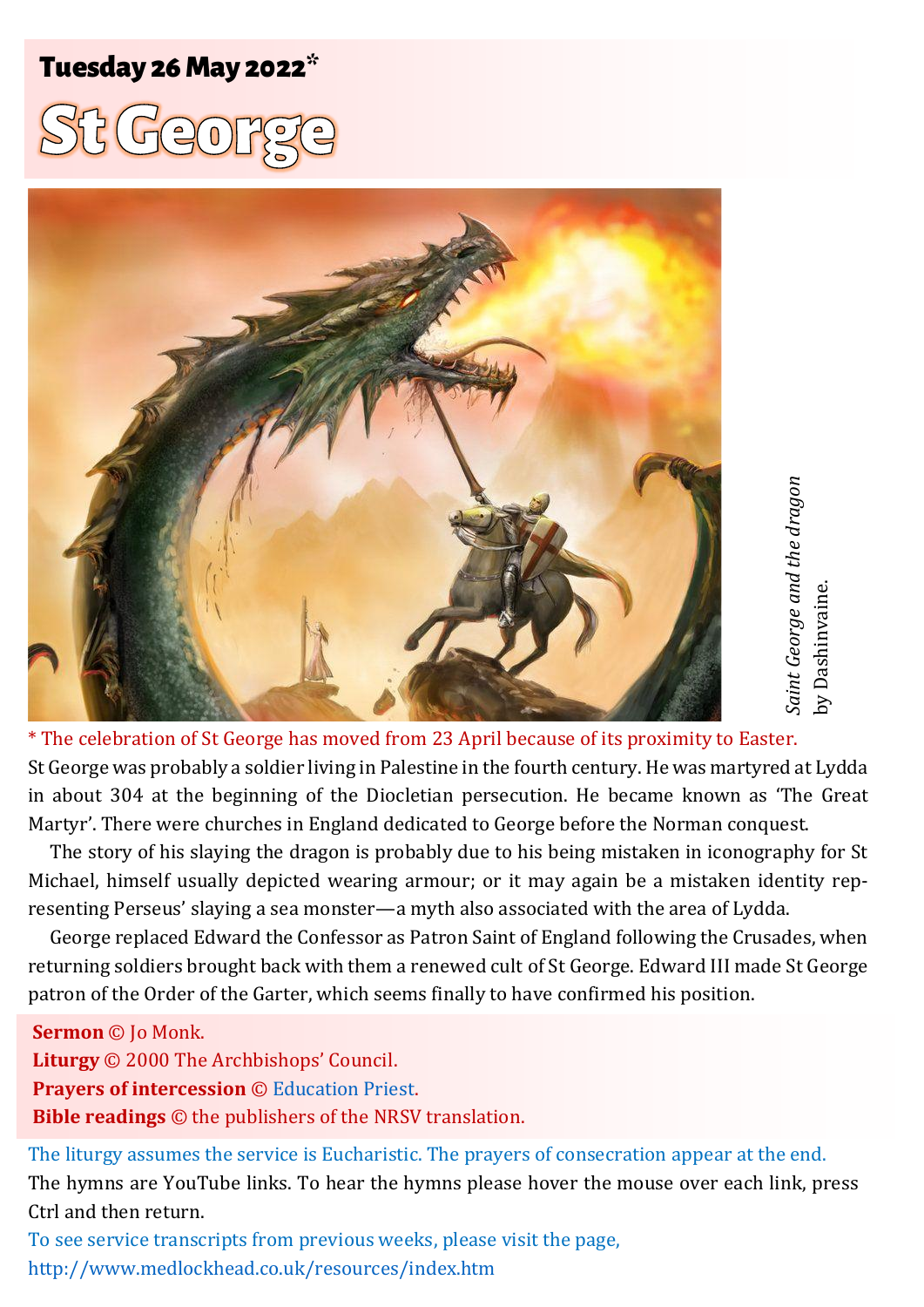# **Introduction and welcome**

| <b>HYMN 1 Praise to the Lord!</b> | (please click on this link to hear the hymn) |  |
|-----------------------------------|----------------------------------------------|--|
|                                   |                                              |  |

# **The Welcome**

In the name of the Father, and of the Son, and of the Holy Spirit

All **Amen.**

The Lord be with you

All **And also with you.**

# **The Preparation**

All **Almighty God,**

**to whom all hearts are open, all desires known, and from whom no secrets are hidden: cleanse the thoughts of our hearts by the inspiration of your Holy Spirit, that we may perfectly love you, and worthily magnify your holy name; through Christ our Lord. Amen.**

Our Lord Jesus Christ said:

The first commandment is this: 'Hear, O Israel, the Lord our God is the only Lord. You shall love the Lord your God with all your heart, with all your soul, with all your mind, and with all your strength.'

And the second is this: 'Love your neighbour as yourself.' There is no other commandment greater than these. On these two commandments hang all the law and the prophets.

### All **Amen. Lord, have mercy.**

God so loved the world that he gave his only Son Jesus Christ to save us from our sins, to be our advocate in heaven, and to bring us to eternal life. Therefore, let us confess our sins in penitence and faith, firmly resolved to keep God's commandments and to live in love and peace with all.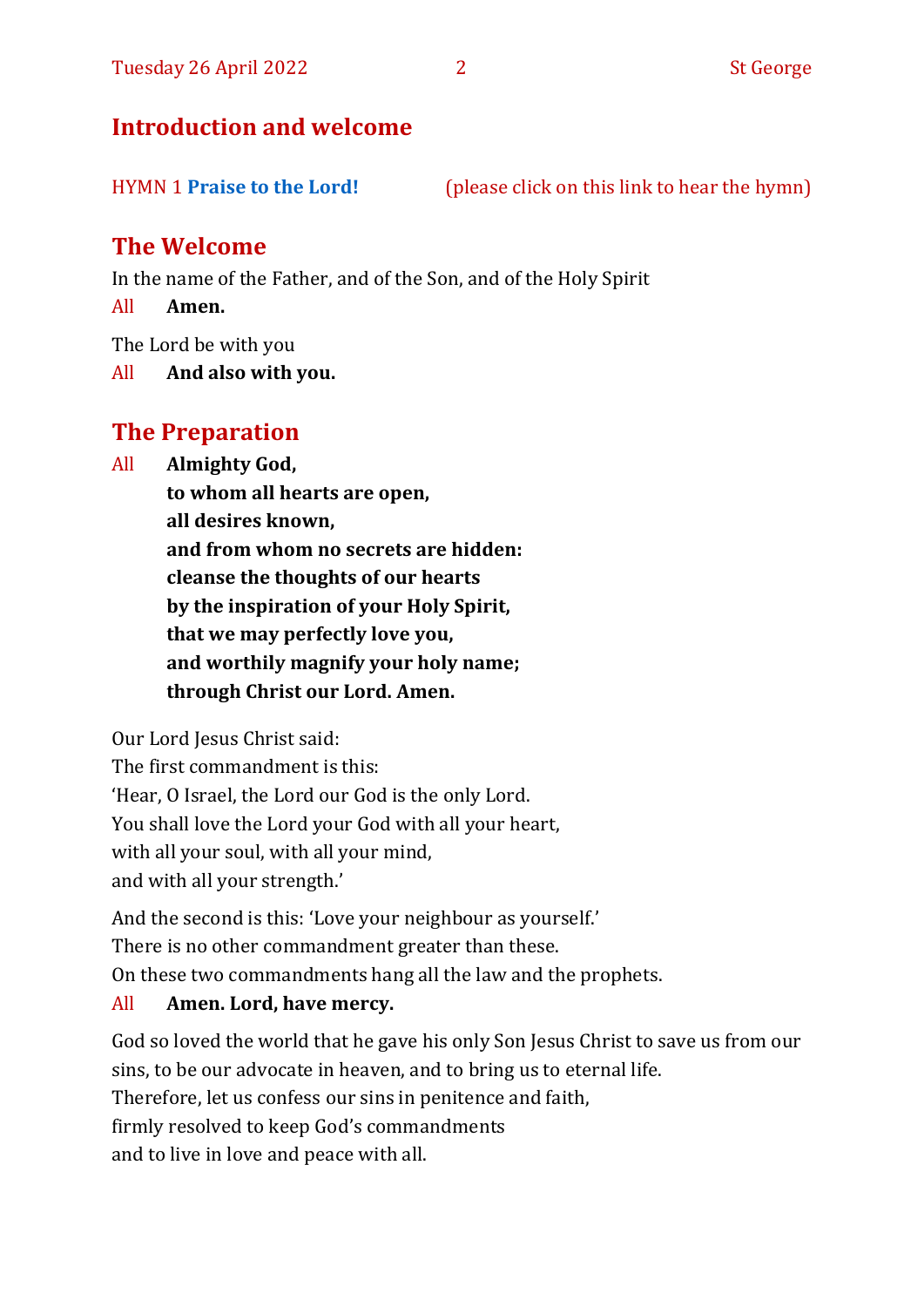All **Almighty God, our heavenly Father, we have sinned against you and against our neighbour in thought and word and deed, through negligence, through weakness, through our own deliberate fault. We are truly sorry and repent of all our sins. For the sake of your Son Jesus Christ, who died for us, forgive us all that is past and grant that we may serve you in newness of life to the glory of your name. Amen.**

Almighty God,

who forgives all who truly repent, have mercy upon you, pardon and deliver you from all your sins, confirm and strengthen you in all goodness, and keep you in life eternal; through Jesus Christ our Lord. All **Amen.**

# **The Gloria**

This Gloria is sung to the tune of 'Cwm Rhondda'. Click **[here](about:blank)** for the tune.

All **Glory be to God in Heaven, Songs of joy and peace we bring, Thankful hearts and voices raising, To creation's Lord we sing. Lord we thank you, Lord we praise you, Glory be to God our King: Glory be to God our King. Lamb of God, who on our shoulders, Bore the load of this world's sin; Only Son of God the Father, You have brought us peace within. Lord, have mercy, Christ have mercy, Now your glorious reign begin: Now your glorious reign begin.**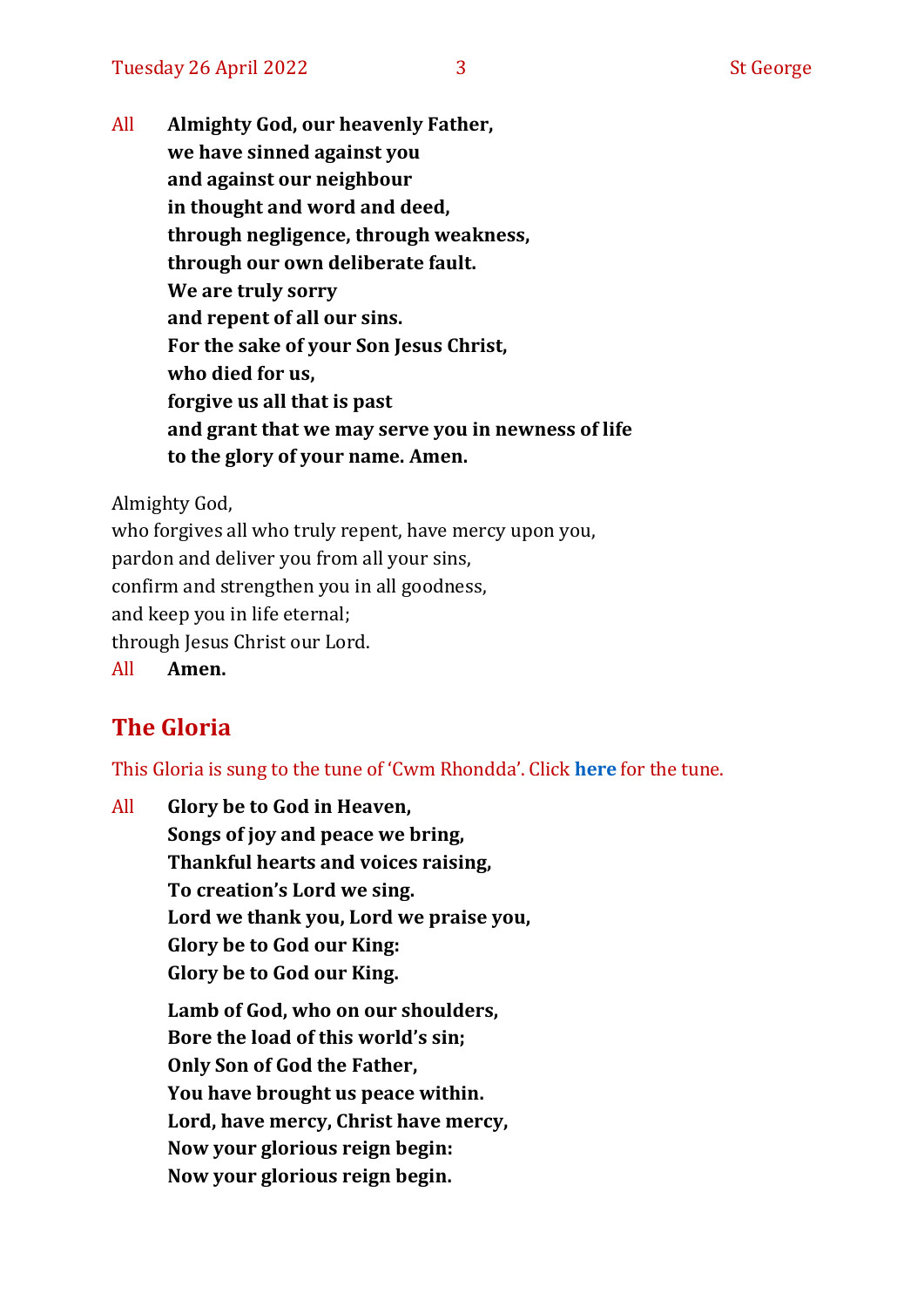**You O Son of God are Holy, You we praise with one accord. None in heav'n or earth is like you, Only you are Christ the Lord. With the Father and the Spirit, Ever worshipped and adored: Ever worshipped and adored.**

# **The Collect for St George**

God of hosts, who so kindled the flame of love in the heart of your servant George that he bore witness to the risen Lord by his life and by his death: give us the same faith and power of love that we who rejoice in his triumphs may come to share with him the fullness of the resurrection; through Jesus Christ your Son our Lord, who is alive and reigns with you, in the unity of the Holy Spirit, one God, now and for ever. All **Amen.**

### **First reading**

A reading from the First Book of Maccabees

Hananiah, Azariah, and Mishael believed and were saved from the flame. Daniel, because of his innocence, was delivered from the mouth of the lions. And so observe, from generation to generation, that none of those who put their trust in him will lack strength. Do not fear the words of sinners, for their splendour will turn into dung and worms. Today they will be exalted, but tomorrow they will not be found, because they will have returned to the dust, and their plans will have perished. My children, be courageous and grow strong in the law, for by it you will gain honour. *1 Maccabees 2:59–64*

This is the Word of the Lord

All **Thanks be to God.**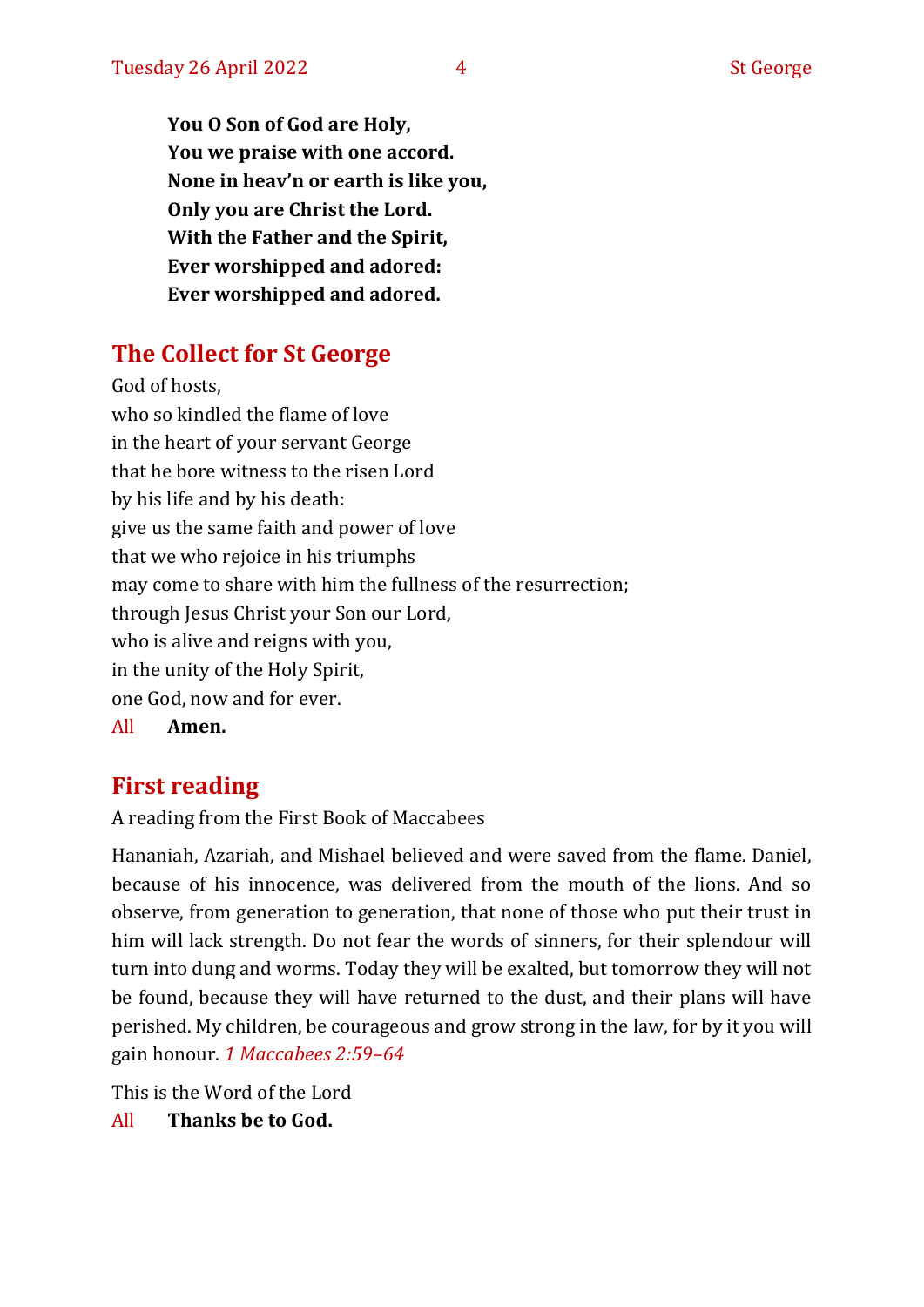# **Second reading**

A reading from the Revelation of St John the Divine

War broke out in heaven; Michael and his angels fought against the dragon. The dragon and his angels fought back, but they were defeated, and there was no longer any place for them in heaven. The great dragon was thrown down, that ancient serpent, who is called the Devil and Satan, the deceiver of the whole world —he was thrown down to the earth, and his angels were thrown down with him.

Then I heard a loud voice in heaven, proclaiming, 'Now have come the salvation and the power and the kingdom of our God and the authority of his Messiah, for the accuser of our comrades has been thrown down, who accuses them day and night before our God. But they have conquered him by the blood of the Lamb and by the word of their testimony, for they did not cling to life even in the face of death. Rejoice then, you heavens and those who dwell therein! But woe to the earth and the sea, for the devil has come down to you with great wrath, because he knows that his time is short!' *Revelation 12:7–12*

This is the Word of the Lord

All **Thanks be to God.**

HYMN 2 **[Sweet hour of prayer](https://youtu.be/HRrIF30Jn8Q)** (please click on this link to hear the hymn) **[Purify my heart](https://youtu.be/8Yh45tqpw6s)** (please click on this link to hear the hymn)

# **Gospel reading**

Hear the Gospel of our Lord Jesus Christ according to John

#### All **Glory to you O Lord.**

Jesus said to his disciples: 'If the world hates you, be aware that it hated me before it hated you. If you belonged to the world, the world would love you as its own. Because you do not belong to the world, but I have chosen you out of the world therefore the world hates you. Remember the word that I said to you, "Servants are not greater than their master." If they persecuted me, they will persecute you; if they kept my word, they will keep yours also. But they will do all these things to you on account of my name, because they do not know him who sent me.' *John 15:18–21*

This is the Gospel of the Lord

All **Praise to you O Christ.**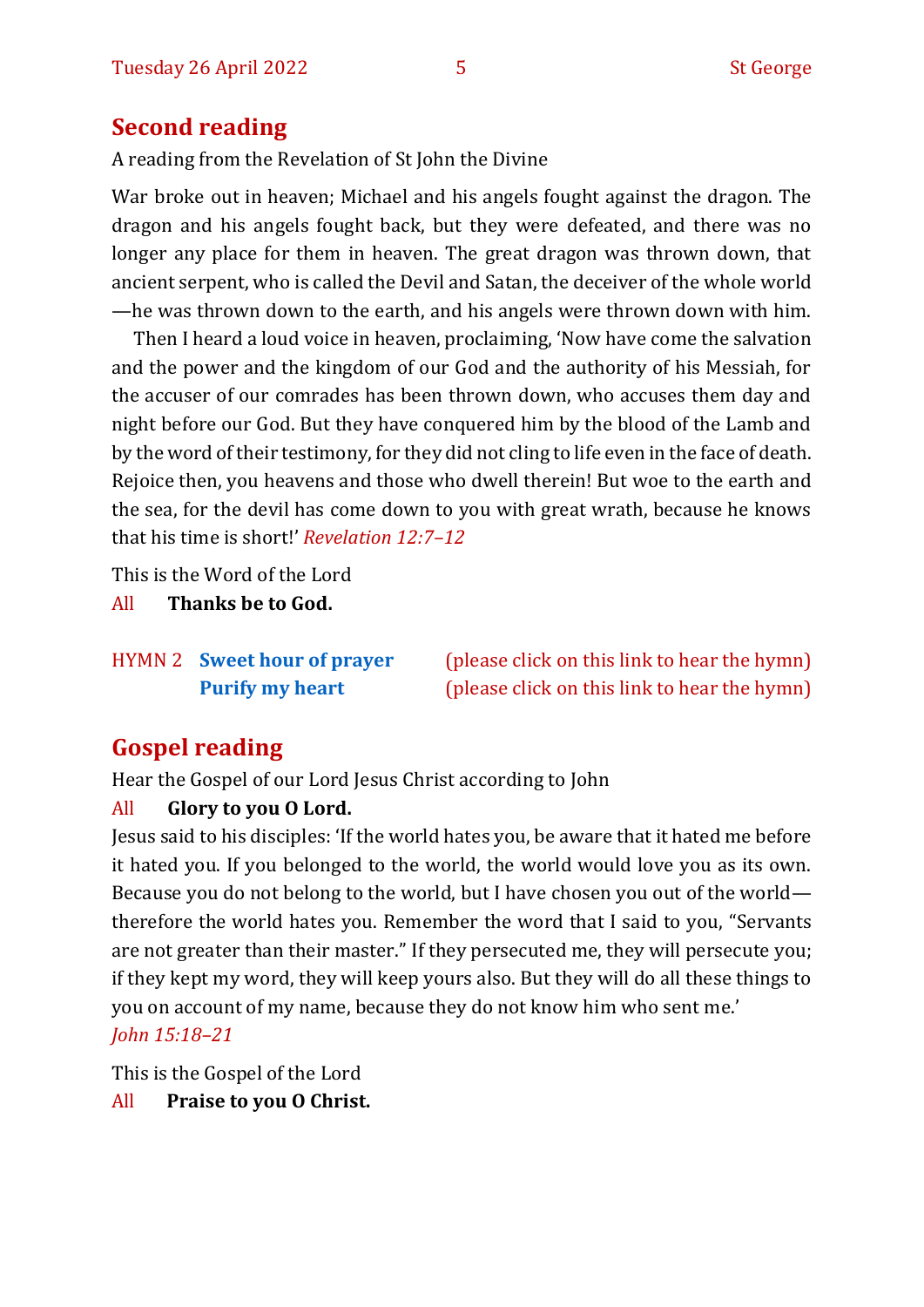#### **Sermon**

It's St George's Day. For some people, it's a chance to wave the national flag and get patriotic, for others an opportunity to look at the legend of St George and the dragon and for some, a day to roll their eyes at both!

Today, I want to look at the traditional images of St George: he's a medieval knight in shining armour slaying a fearful dragon with a grisly taste for innocent young women. There is no doubt about what is right or wrong: the dragon is clearly and irredeemably evil and the only way to stop it is to kill it. The knight's job is to act, not to think and not to hesitate. Evil must be destroyed.

Wouldn't it be lovely if life were that simple? If evil came in an instantly recognisable form and we knew that our only job was to destroy it without further delay?

Unfortunately, it's not like that. Evil comes in all sorts of guises and it's often hard to tell right from wrong. 'And no wonder, for Satan himself masquerades as an angel of light' (2 Corinthians 11:14).

So how do we recognise evil? We find part of the answer in Matthew's Gospel, Chapter 7:

Watch out for false prophets. They come to you in sheep's clothing, but inwardly they are ferocious wolves. By their fruit you will recognise them. Do people pick grapes from thornbushes, or figs from thistles? Likewise, every good tree bears good fruit, but a bad tree bears bad fruit. A good tree cannot bear bad fruit, and a bad tree cannot bear good fruit. Every tree that does not bear good fruit is cut down and thrown into the fire. Thus, by their fruit you will recognise them.

We are not to judge by appearances, but by the results of a person's actions. A politician may come to power on the promise of cutting taxes: but have we thought about how that will be done before we give them our vote? Are they intending to cut resources to hospitals, care homes, welfare payments? Are they intending to tax the rich fairly or just to add to the burden on the poor? What looks good on the surface may be bad in practice: we need to examine it and come to our own conclusions. We must look beneath the surface of things and discern the underlying spirits.

Even if we recognise evil and identify it correctly, it's not always easy to know what to do about it. The St George of the legend had no doubt: he killed the dragon on the spot. And if we ever encounter an evil as clear and unmistakeable as that, so should we. But again, life's not usually that simple.

When people do wrong, we cannot simply destroy them, because they are people who have done wrong, not evil entities who are wrong through and through. Jesus'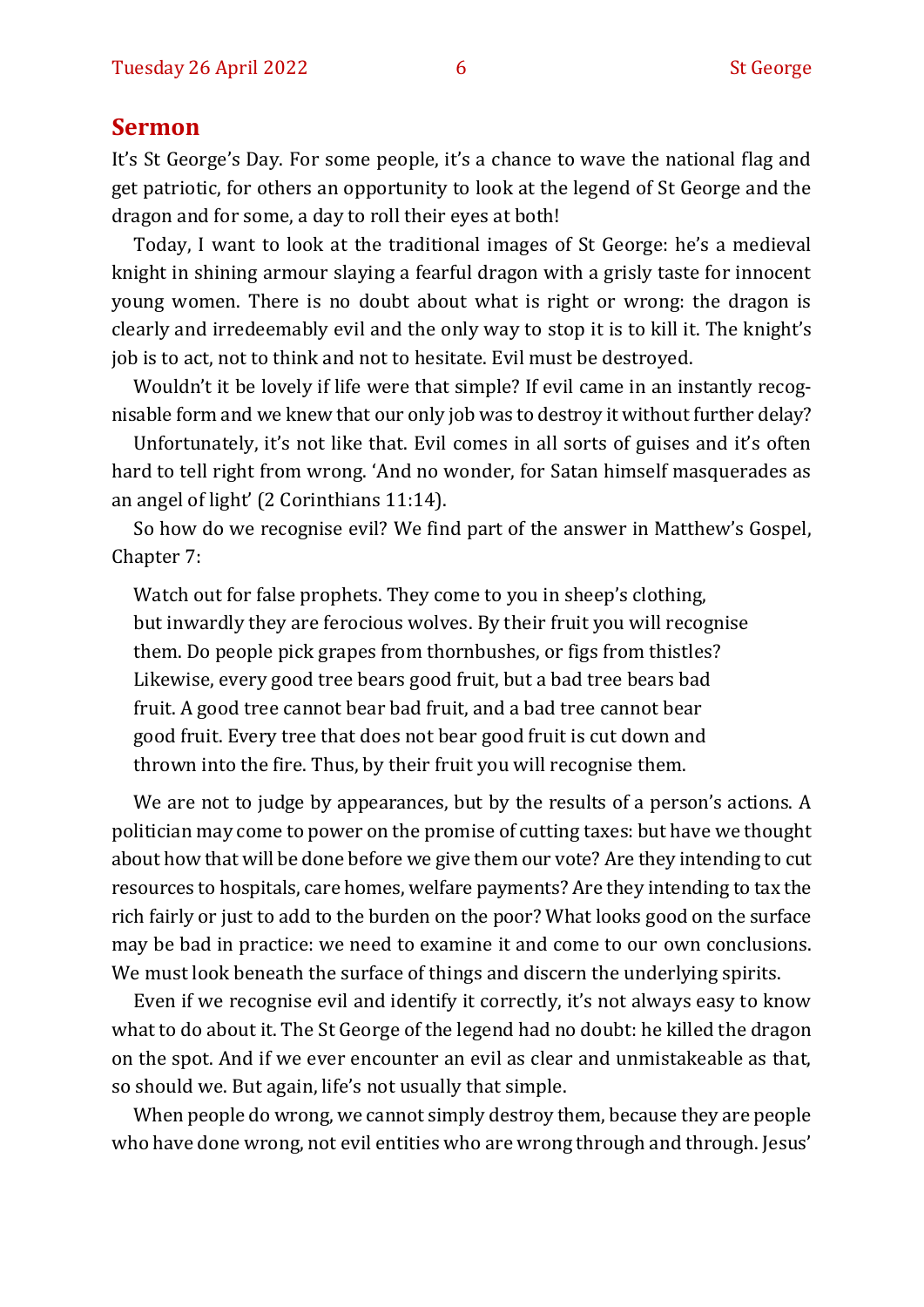message throughout the New Testament is clear: *sinners are not to be destroyed but redeemed.* 

In Luke, Chapter 9, when Jesus is on his final journey to Jerusalem, he comes to a Samaritan village where the people refuse to welcome him. 'When the disciples James and John saw this, they asked, "Lord, do you want us to call fire down from heaven to destroy them?" But Jesus turned and rebuked them. Then he and his disciples went to another village' (Lk 9:54–56).

Jesus is the Prince of Peace. Where redemption is possible, He will always redeem. Look at the 'good thief' who was crucified beside Jesus. Even at the last moment of his life, he was redeemed because he turned away from his sins. Most people had already decided he was beyond redemption, but not Jesus: and not us, if we want to follow Jesus as our Saviour.

The love of God does not give up on the sinner and not should we, for 'Love is patient, love is kind. … it is not self-seeking, it is not easily angered, it keeps no record of wrongs. Love does not delight in evil but rejoices with the truth. It always protects, always trusts, always hopes, always perseveres' (1 Cor. 13:4–7).

Let's pray for a love that discerns evil and opposes it but seeks the redemption of whatever can be redeemed—a love that always hopes and always perseveres until God's will is done on earth as it is in heaven. Amen.

# **The Creed**

Do you believe and trust in God the Father, the source of all being and life, the one for whom we exist?

#### All **We believe and trust in him.**

Do you believe and trust in God the Son, who took our human nature,

died for us and rose again?

#### All **We believe and trust in him.**

Do you believe and trust in God the Holy Spirit, who gives life to the people of God and makes Christ known in the world?

#### All **We believe and trust in him.**

This is the faith of the Church.

All **This is our faith. We believe and trust in one God,**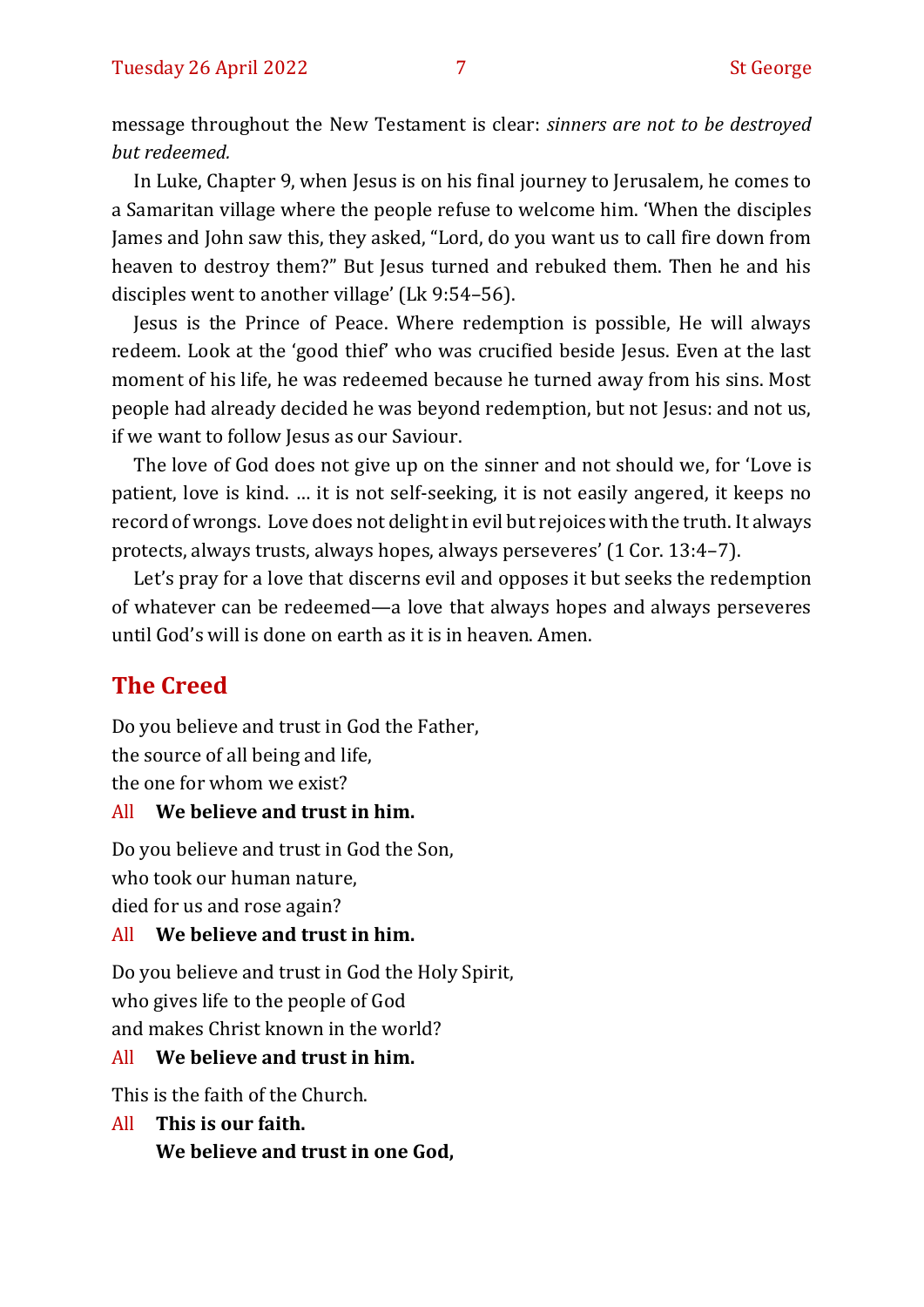**Father, Son and Holy Spirit. Amen.**

# **Prayers of intercession**

For Saint George and all who battled for Christ: For martyrs known and unknown. We praise you, O God.

#### All **We acclaim you as the Lord.**

For all whose task it is to battle for truth: For journalists, scientists and philosophers. We praise you, O God.

All **We acclaim you as the Lord.**

For all who battle for justice for the poor, the oppressed and the victimised: For all who work to free those condemned to death.

We praise you, O God.

#### All **We acclaim you as the Lord.**

For all who battle for peace in places of conflict: For all who restore relationships and bring reconciliation. We praise you, O God.

#### All **We acclaim you as the Lord.**

For those who battle addictions and dependencies:

For all who fight to live freely and unafraid.

We praise you, O God.

#### All **We acclaim you as the Lord.**

Merciful Father,

All **accept these prayers for the sake of your Son, our Saviour Jesus Christ. Amen.**

# **The peace**

Peace to you from God our heavenly Father.

Peace from his Son Jesus Christ who is our peace.

Peace from the Holy Spirit, the Life-giver

The peace of the Lord be always with you,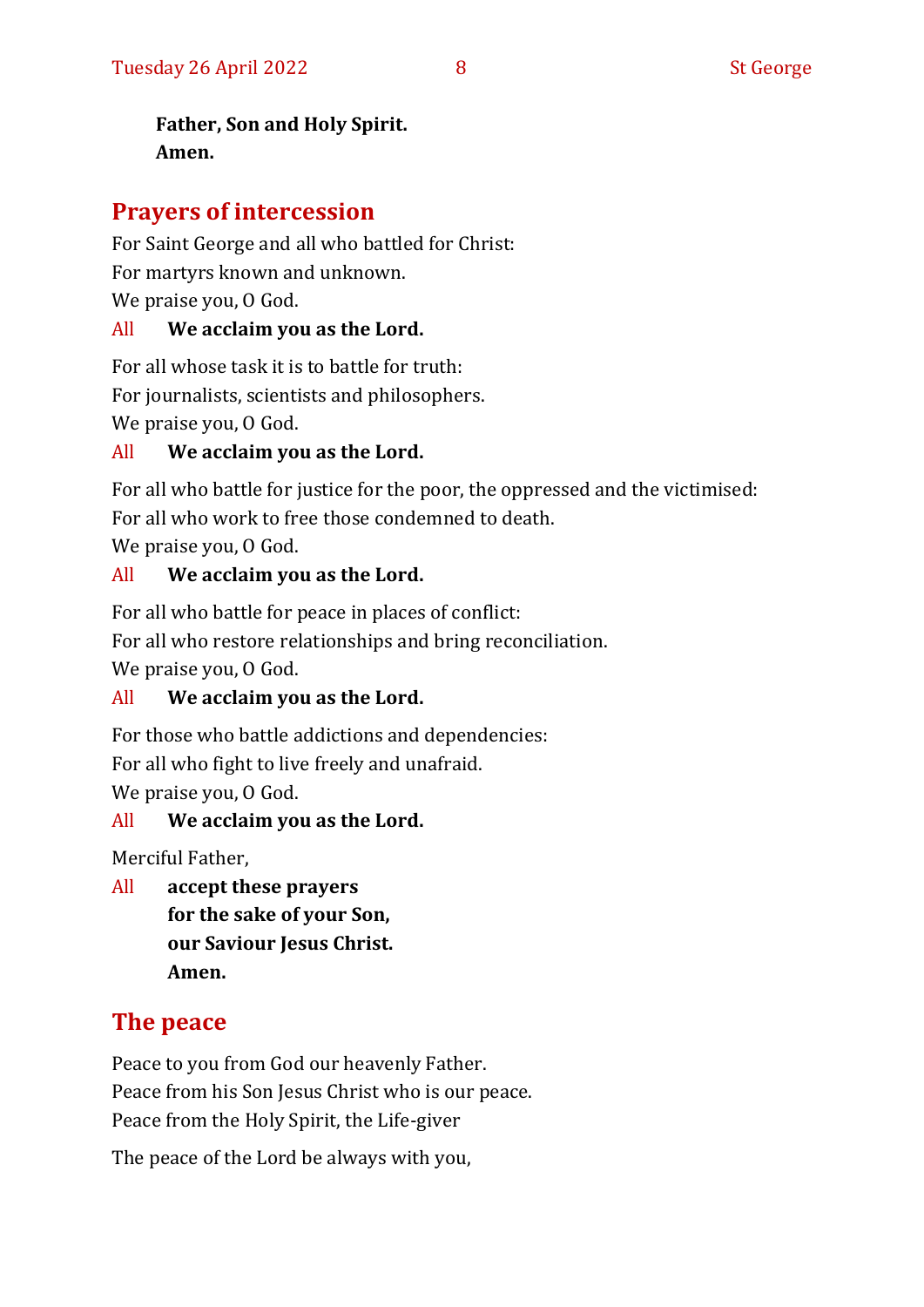#### All **And also with you.**

HYMN 3 **[This is the day](https://youtu.be/zNWkKuj1Hq4)** (please click on this link to hear the hymn)

The liturgy of the Communion Service appears below

# The Dismissal

The peace of God which passes all understanding, keep your hearts and minds in the knowledge and love of God, and of his Son Jesus Christ our Lord; and the blessing and the blessing of God almighty, the Father, the Son, and the Holy Spirit, be with you now and remain with you always. All **Amen.**

HYMN 4 **[Jubilate, everybody!](https://youtu.be/ZwSKZeg-8Y0)** (please click on this link to hear the hymn)

Go in peace to love and serve the Lord.

All **In the name of Christ. Amen.**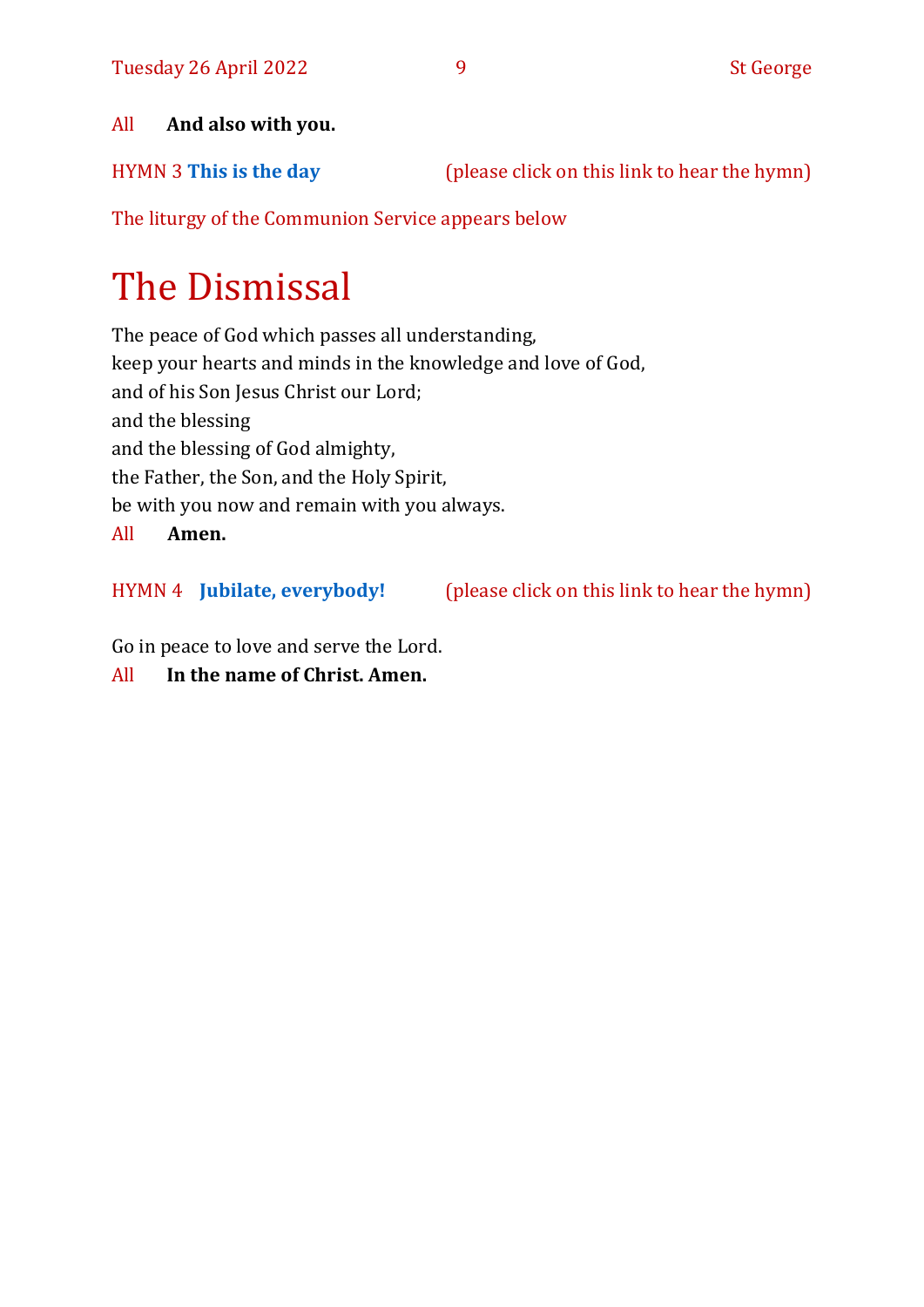# The Liturgy of the Sacrament

# Eucharistic Prayer (prayer E)

The Lord be with you

#### All **and also with you.**

Lift up your hearts.

#### All **We lift them to the Lord.**

Let us give thanks to the Lord our God.

#### All **It is right to give thanks and praise.**

Father, you made the world and love your creation. You gave your Son Jesus Christ to be our Saviour. His dying and rising have set us free from sin and death. And so we gladly thank you, with saints and angels praising you, and saying,

All **Holy, holy, holy Lord, God of power and might, heaven and earth are full of your glory. Hosanna in the highest. Blessed is he who comes in the name of the Lord. Hosanna in the highest.**

We praise and bless you, loving Father, through Jesus Christ, our Lord; and as we obey his command, send your Holy Spirit, that broken bread and wine outpoured may be for us the body and blood of your dear Son.

On the night before he died he had supper with his friends and, taking bread, he praised you. He broke the bread, gave it to them and said: Take, eat; this is my body which is given for you; do this in remembrance of me.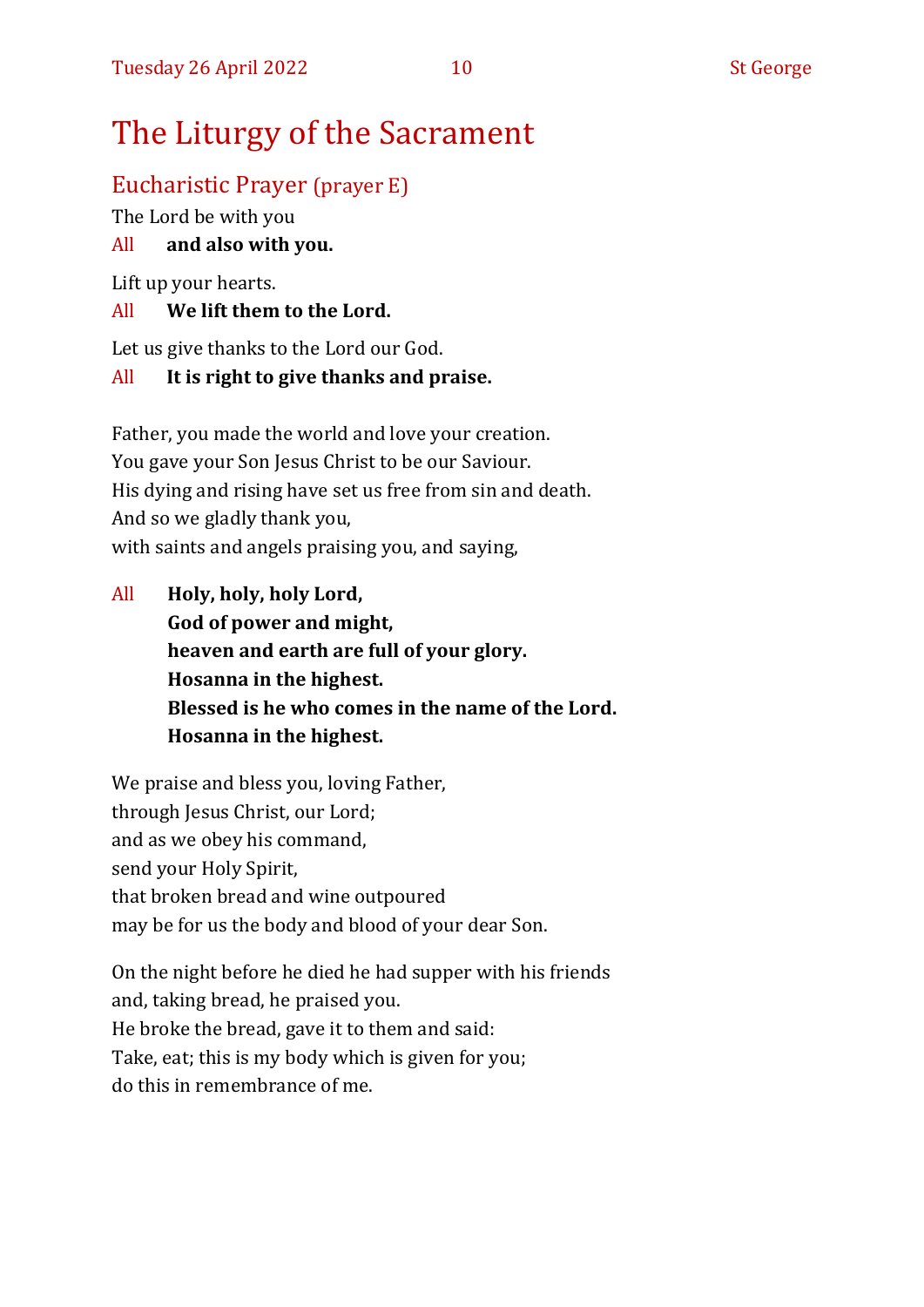When supper was ended he took the cup of wine. Again he praised you, gave it to them and said: Drink this, all of you; this is my blood of the new covenant, which is shed for you and for many for the forgiveness of sins. Do this, as often as you drink it, in remembrance of me.

So, Father, we remember all that Jesus did, in him we plead with confidence his sacrifice made once for all upon the cross.

Bringing before you the bread of life and cup of salvation, we proclaim his death and resurrection until he comes in glory.

Great is the mystery of faith:

# All **Christ has died. Christ is risen. Christ will come again.**

Lord of all life, help us to work together for that day when your kingdom comes and justice and mercy will be seen in all the earth.

Look with favour on your people, gather us in your loving arms and bring us with George and all the saints to feast at your table in heaven.

Through Christ, and with Christ, and in Christ, in the unity of the Holy Spirit, all honour and glory are yours, O loving Father, for ever and ever.

All **Amen.**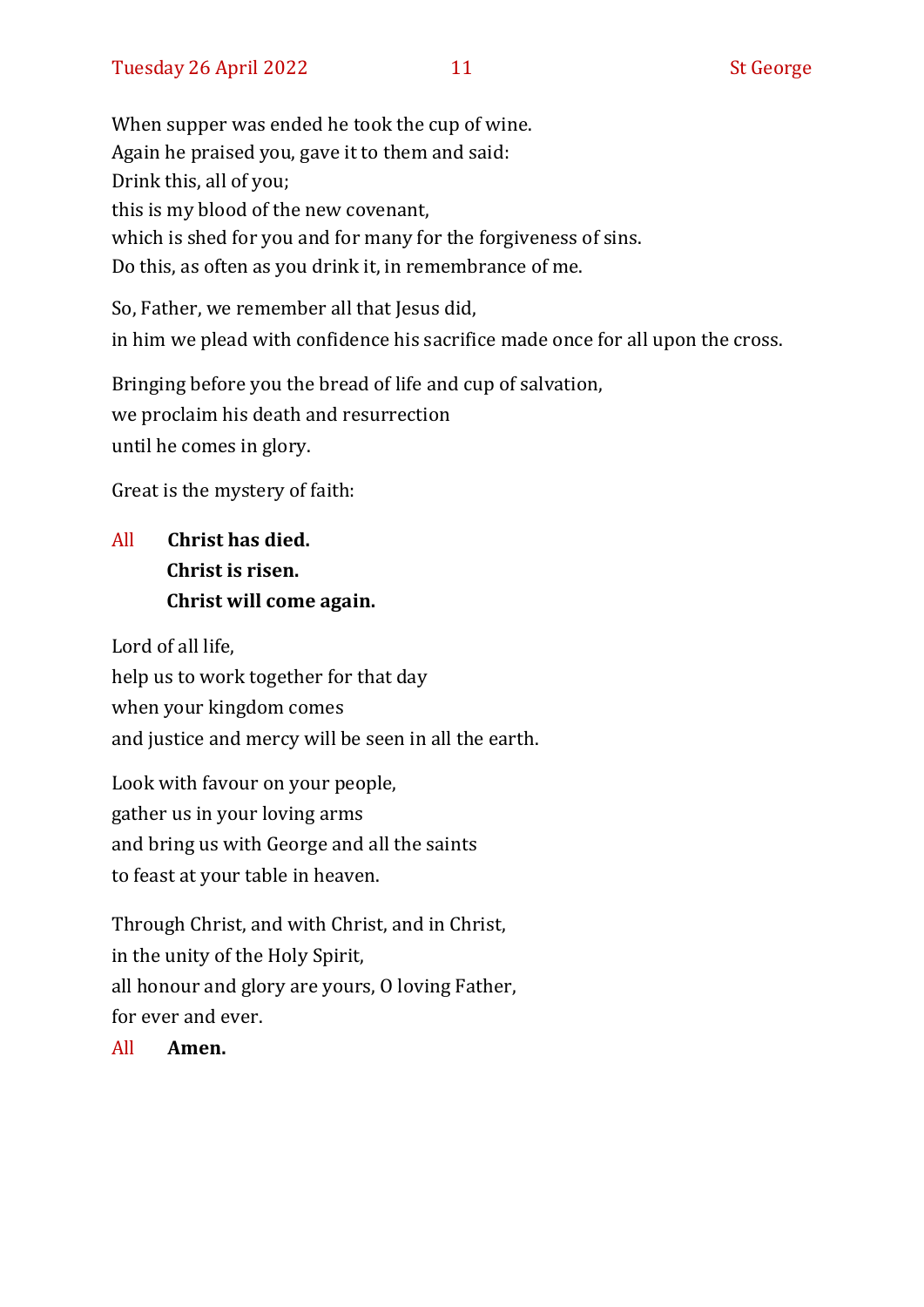# The Lord's Prayer

As our Saviour taught us, so we pray

All **Our Father in heaven, hallowed be your name, your kingdom come, your will be done, on earth as in heaven. Give us today our daily bread. Forgive us our sins as we forgive those who sin against us. Lead us not into temptation but deliver us from evil. For the kingdom, the power,** 

**and the glory are yours now and for ever. Amen.**

# Breaking of the Bread

We break this bread to share in the body of Christ.

- All **Though we are many, we are one body, because we all share in one bread.**
- All **Lamb of God,**

**you take away the sin of the world, have mercy on us.**

**Lamb of God, you take away the sin of the world, have mercy on us.**

**Lamb of God, you take away the sin of the world, grant us peace.**

Draw near with faith. Receive the body of our Lord Jesus Christ which he gave for you, and his blood which he shed for you. Eat and drink in remembrance that he died for you, and feed on him in your hearts by faith with thanksgiving.